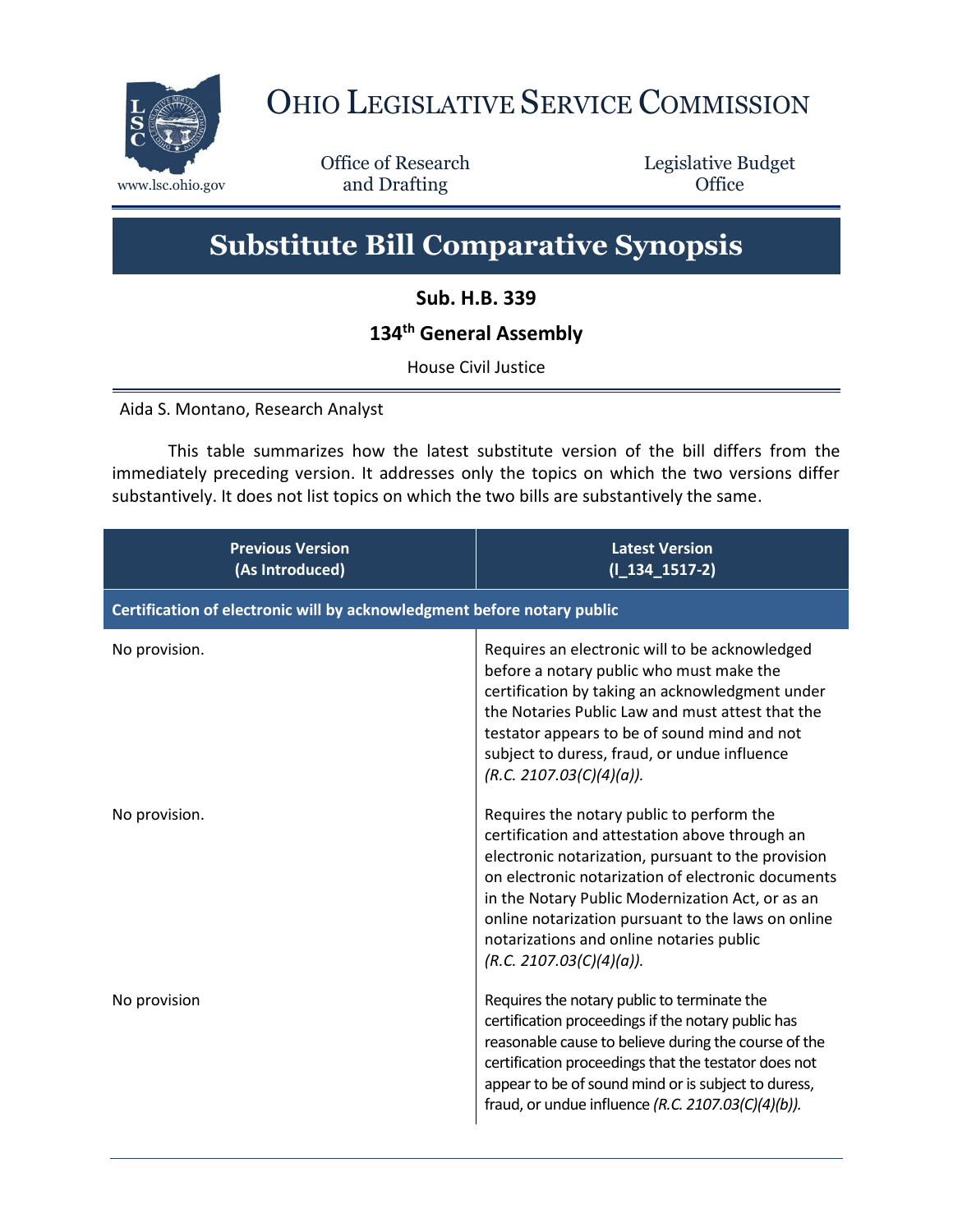| <b>Previous Version</b><br>(As Introduced)                                                                                                                                                                                                                                                                                                                                                                                                                                                                                                                                                                                                                                                                                                                                                                                  | <b>Latest Version</b><br>$(I_134_1517-2)$                                                                                                                                                                                                                                                                                                                                                                                                                                                                     |  |
|-----------------------------------------------------------------------------------------------------------------------------------------------------------------------------------------------------------------------------------------------------------------------------------------------------------------------------------------------------------------------------------------------------------------------------------------------------------------------------------------------------------------------------------------------------------------------------------------------------------------------------------------------------------------------------------------------------------------------------------------------------------------------------------------------------------------------------|---------------------------------------------------------------------------------------------------------------------------------------------------------------------------------------------------------------------------------------------------------------------------------------------------------------------------------------------------------------------------------------------------------------------------------------------------------------------------------------------------------------|--|
| Credential analysis and identity proofing of testator and witnesses                                                                                                                                                                                                                                                                                                                                                                                                                                                                                                                                                                                                                                                                                                                                                         |                                                                                                                                                                                                                                                                                                                                                                                                                                                                                                               |  |
| No provision.                                                                                                                                                                                                                                                                                                                                                                                                                                                                                                                                                                                                                                                                                                                                                                                                               | Requires the notary public, prior to the<br>acknowledgment of the will as described above, to<br>require the presentation of a government-issued<br>identification credential by, and to perform the<br>credential analysis and identity proofing of, the<br>testator and the witnesses, in accordance with the<br>procedures for such credential analysis and<br>identity proofing under the Notary Public<br>Modernization Act and the standards adopted by<br>the Secretary of State (R.C. 2107.03(C)(5)). |  |
| <b>Recording of procedures</b>                                                                                                                                                                                                                                                                                                                                                                                                                                                                                                                                                                                                                                                                                                                                                                                              |                                                                                                                                                                                                                                                                                                                                                                                                                                                                                                               |  |
| Requires the procedures for the signing of an<br>electronic will by the testator or another individual<br>in the testator's name, and by the witnesses, be<br>recorded by electronic media containing both<br>audio and visual components, and requires the<br>format of the recording to be preserved and<br>stored in a safe, secure, and appropriate manner<br>(R.C. 2107.03(D)(1)).<br>Requires the process of recording to ensure the<br>following: (a) that the person executing the<br>electronic will is the testator of the will, and (b)<br>that the persons signing the electronic will verbally<br>acknowledge that they have signed that will, that<br>they recognize the consequences of their signing<br>the will, and that they understand the significance<br>of the electronic will (R.C. 2107.03(D)(2)). | Same provision, and additionally requires the<br>procedures described above under<br>"Certification of electronic will by<br>acknowledgment before notary public"<br>and "Credential analysis and identity<br>proofing of testator and witnesses," to be<br>recorded in the same manner as the recording in<br>the As Introduced version (R.C. 2107.03(D)(1)).<br>Provides that the recording may be cited as<br>evidence of both (a) and (b) in the As Introduced<br>version (R.C. 2107.03(D)(2)).           |  |
| <b>Review contents of electronic will</b>                                                                                                                                                                                                                                                                                                                                                                                                                                                                                                                                                                                                                                                                                                                                                                                   |                                                                                                                                                                                                                                                                                                                                                                                                                                                                                                               |  |
| No provision.                                                                                                                                                                                                                                                                                                                                                                                                                                                                                                                                                                                                                                                                                                                                                                                                               | Permits the testator of an electronic will or the<br>individual who will sign the will in the testator's<br>name and the witnesses to the will to review the<br>contents of the electronic will prior to signing the<br>will (R.C. 2107.03(C)(1)(b)).                                                                                                                                                                                                                                                         |  |
| Copy of electronic will sent to testator                                                                                                                                                                                                                                                                                                                                                                                                                                                                                                                                                                                                                                                                                                                                                                                    |                                                                                                                                                                                                                                                                                                                                                                                                                                                                                                               |  |
| Requires a copy of the electronic will to be<br>provided to the testator of that will<br>(R.C. 2107.03(E)).                                                                                                                                                                                                                                                                                                                                                                                                                                                                                                                                                                                                                                                                                                                 | Provides that the testator of an electronic will may<br>request that a copy of the certified electronic will<br>be sent to the testator and any other person                                                                                                                                                                                                                                                                                                                                                  |  |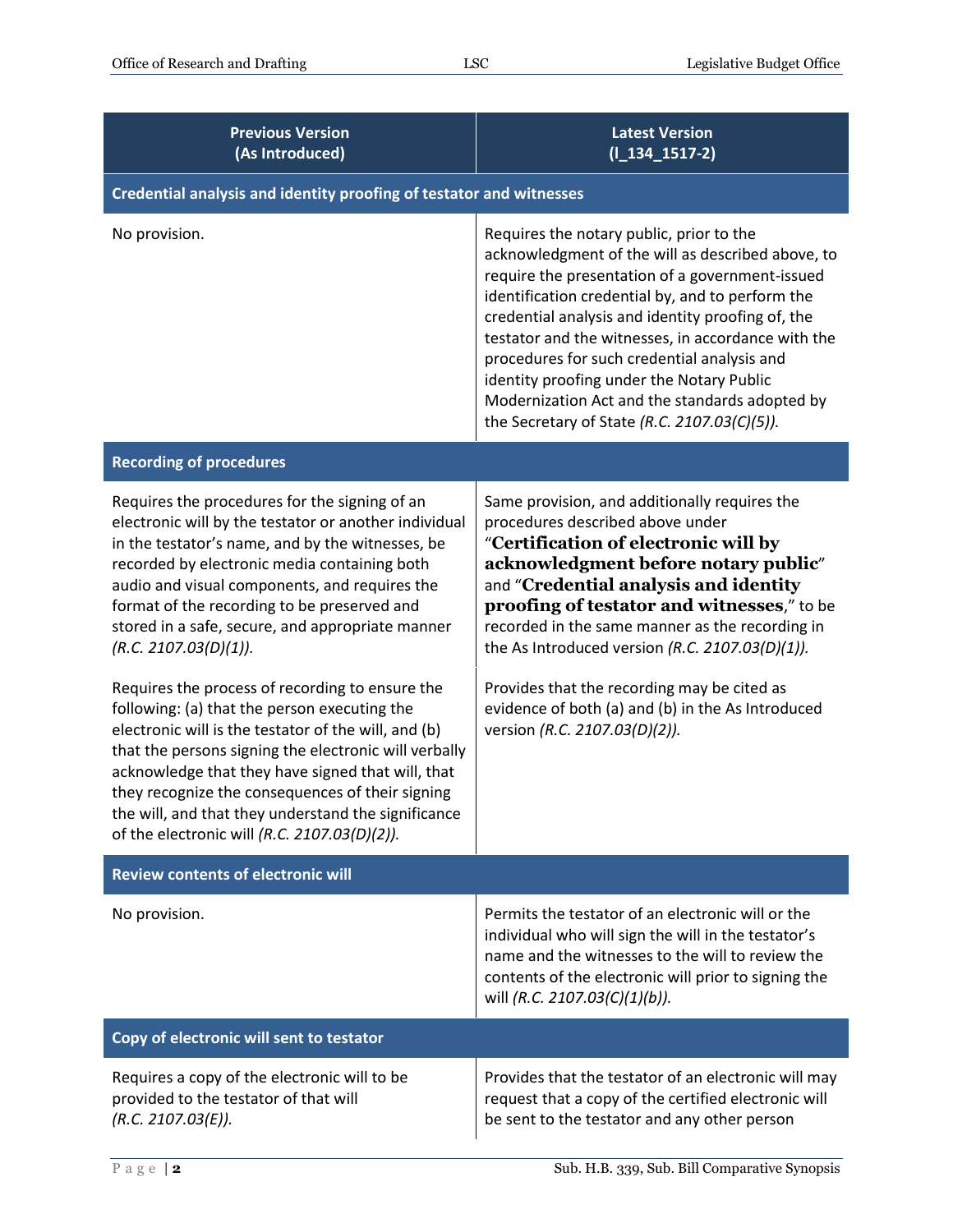| <b>Previous Version</b><br>(As Introduced)                                                                                                                                                                                                                                                                                                                                                                                            | <b>Latest Version</b><br>$(I_134_1517-2)$                                                                                                                                                                                                                                                                                                                                          |
|---------------------------------------------------------------------------------------------------------------------------------------------------------------------------------------------------------------------------------------------------------------------------------------------------------------------------------------------------------------------------------------------------------------------------------------|------------------------------------------------------------------------------------------------------------------------------------------------------------------------------------------------------------------------------------------------------------------------------------------------------------------------------------------------------------------------------------|
|                                                                                                                                                                                                                                                                                                                                                                                                                                       | designated by the testator in either of the<br>following forms and manners: (1) in paper form, by<br>certified mail, return receipt requested, to the<br>respective residence addresses, or (2) in portable<br>document format or PDF, by electronic mail, to the<br>respective electronic mail addresses<br>(R.C. 2107.03(E)).                                                    |
| <b>Deposit of electronic will</b>                                                                                                                                                                                                                                                                                                                                                                                                     |                                                                                                                                                                                                                                                                                                                                                                                    |
| Requires a copy of an electronic will to be<br>deposited by the testator or by some other person<br>for the testator, in the office of the judge of the<br>probate court in the county in which the testator<br>lives, before or after the death of the testator; and<br>permits a copy of an electronic will to be<br>deposited after the death of the testator with or<br>without applying for its probate<br>(R.C. 2107.07(A)(2)). | Permits an electronic will to be deposited by the<br>testator, or by some person for the testator, in the<br>office of the judge of the probate court in the<br>county in which the testator lives, before or after<br>the death of the testator, and if deposited after<br>the death of the testator, with or without applying<br>for its probate (R.C. 2107.07(A)). <sup>1</sup> |
| If a copy of an electronic will is deposited by some<br>person for the testator, requires that person to<br>attach with that copy an affidavit attested to by<br>the testator authorizing the person to deposit the<br>copy of the electronic will (R.C. 2107.07(A)(2)).                                                                                                                                                              | No provision.                                                                                                                                                                                                                                                                                                                                                                      |
| Requires every electronic will so deposited to be<br>stored in a separate file in the court's records and<br>contain information analogous to that required for<br>wills in writing (R.C. 2107.07(C)).                                                                                                                                                                                                                                | No provision.                                                                                                                                                                                                                                                                                                                                                                      |
| <b>Admission of will to probate</b>                                                                                                                                                                                                                                                                                                                                                                                                   |                                                                                                                                                                                                                                                                                                                                                                                    |
| Modifies current law by requiring the probate<br>court to admit a will to probate if it appears from<br>the face of the will or from the testimony of the<br>witnesses to a will that the execution of the will<br>complies with the law in force at the time of its<br>execution in the jurisdiction in which "the testator                                                                                                          | Retains current law by reinstating "the testator<br>was physically present when" which is removed by<br>the As Introduced version (R.C. 2107.18, not in the<br>bill).                                                                                                                                                                                                              |

<sup>&</sup>lt;sup>1</sup> The permissive deposit, rather than mandatory deposit under the As Introduced version, of an electronic will is similar to the permissive deposit of a will in writing, and the provisions in continuing law on the deposit of a will in writing pertaining to the fee for the deposit, safekeeping of the will, and its disposal, apply to the deposit of an electronic will *(R.C. 2107.07(A)).*

 $\overline{a}$